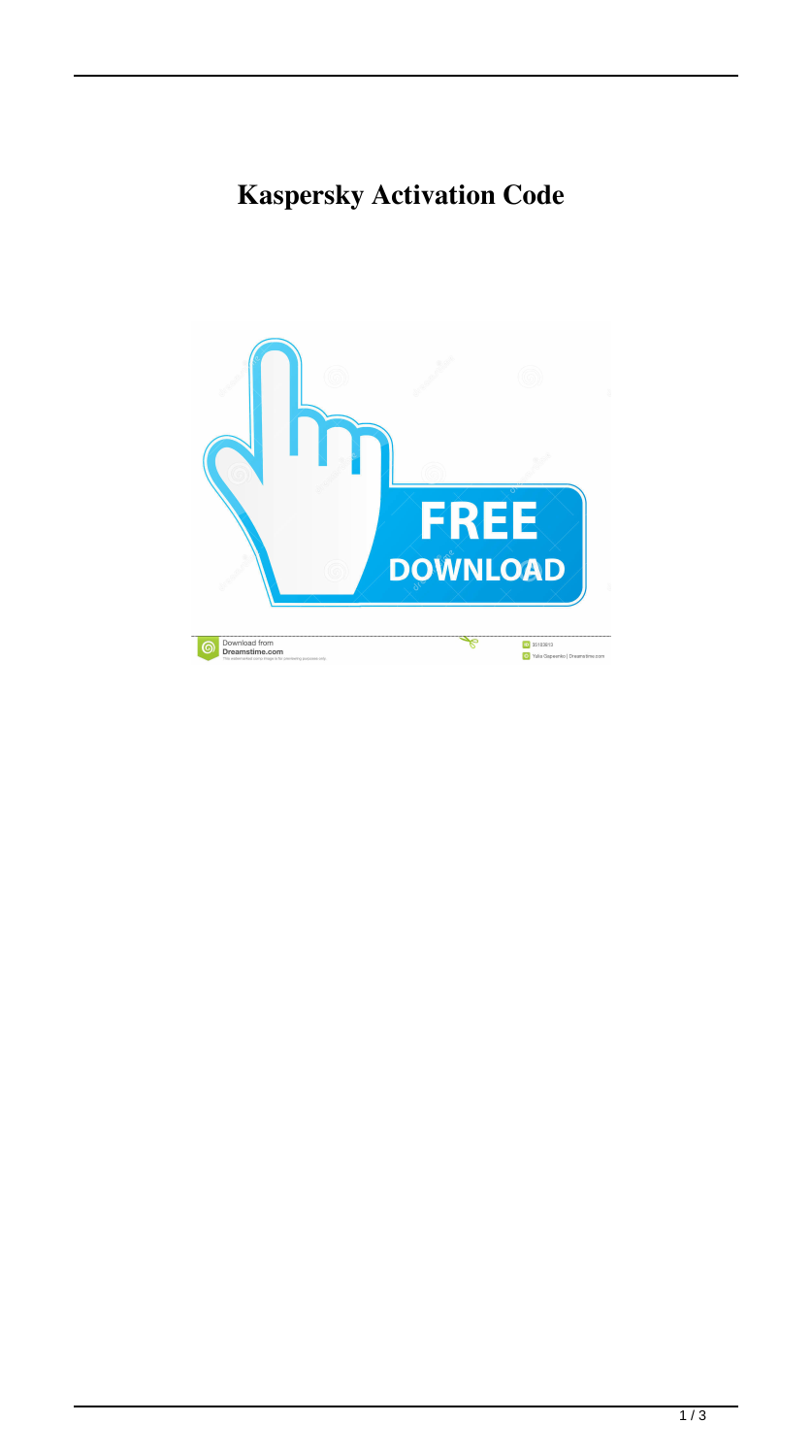Protect more than one device The Kaspersky Internet Security for home includes protection against viruses, . Protect your family with Kaspersky Internet Security for home .Stay safe at home Protect your home network and devices with Kaspersky Internet Security for home. Once activated, you can extend protection to multiple devices, . Download Kaspersky Internet Security for home For your home network Protect your family with Kaspersky Internet Security for home. Protect all connected devices on your home network, and spread protection to other networks. With Kaspersky Internet Security for home, your home network will be protected no matter what. . Kaspersky Internet Security for home. Stay safe online and offline Protection for your home network and the internet at large. Get started Your new Kaspersky product is just a few clicks away. Install the Kaspersky Internet Security for home on a PC or Mac. Your journey begins The Kaspersky Home product is free and easy to set up. For your home network Activate Kaspersky Internet Security for home on your network devices and protect them from malware. Get started Install Kaspersky Internet Security for home on a PC or Mac. Your journey begins The Kaspersky Home product is free and easy to set up. Kaspersky How it works Get protected Install Kaspersky Internet Security for home. Stay safe online and offline Protect all your connected devices – PC, Mac and smart TV – with Kaspersky Internet Security for home. Your home network and the internet at large will be protected no matter what. Activate Kaspersky Internet Security for home on your network devices and protect them from malware. Stay safe Protect all connected devices – PC, Mac and smart TV – with Kaspersky Internet Security for home. Protect all connected devices on your home network and spread protection to other networks. With Kaspersky Internet Security for home, your home network will be protected no matter what. Activate Kaspersky Internet Security for home on your network devices and protect them from malware. The Kaspersky Home product is free and easy to set up. Your journey